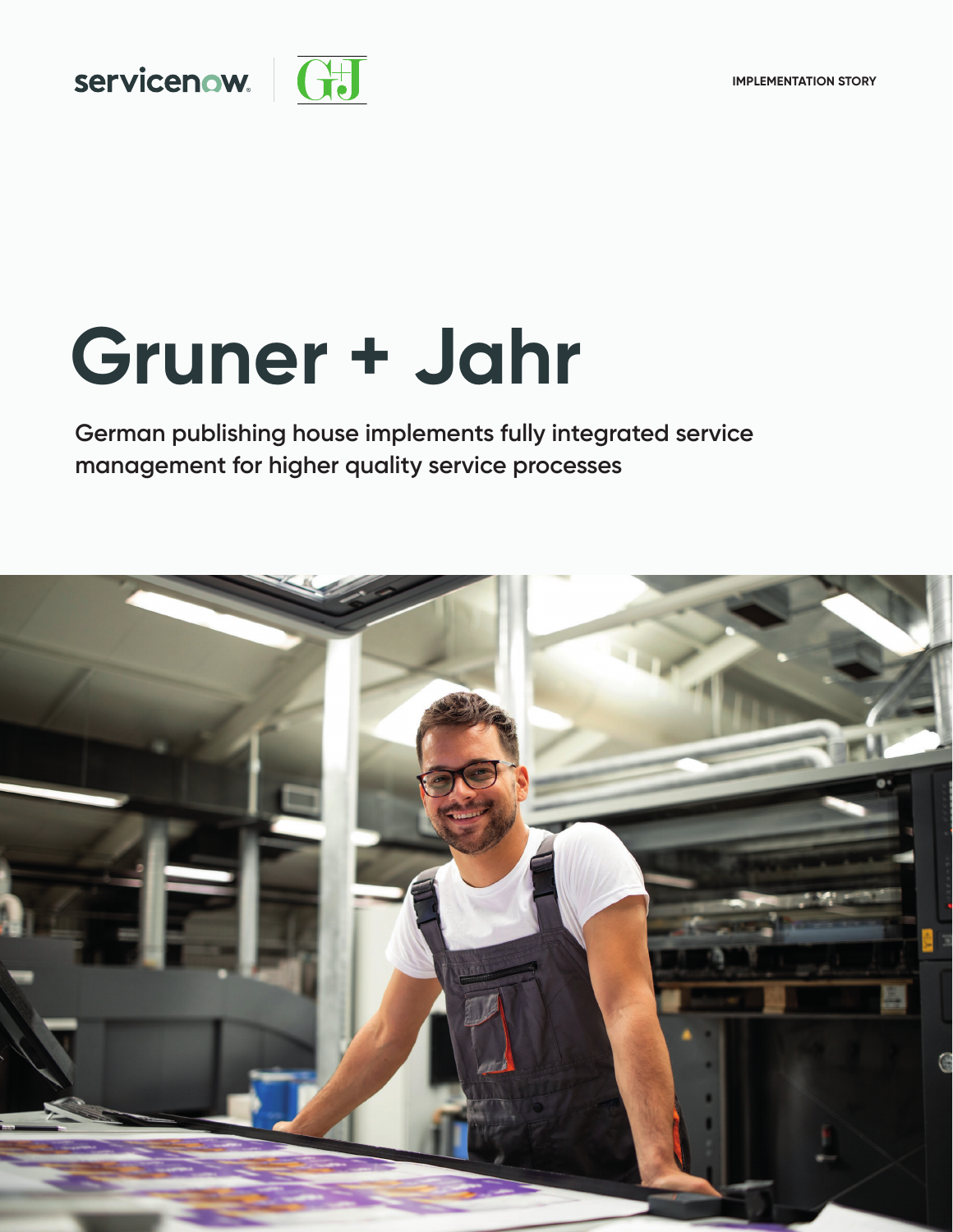

**Premium magazines STERN, GEO, or SCHÖNER WOHNEN, amongst others, are the core product of Hamburg publishing house, Gruner + Jahr. However, digital business accounts for around half of all sales and this trend shows no sign of stopping.**

#### **Challenge**

#### **Products**

An increasing number of digital processes in the company meant that traditional IT service management had reached its limit

- ServiceNow® IT Service Management

#### **Solution**

Cross-departmental services such as onboarding and offboarding are handled via the Now Platform

## **IT processes no longer a focus**

For Pietro Tomasino, Head of IT at Gruner + Jahr: "Service provision for the entire organization has always relied on strong IT service management, but in the digital age, these services have become much more comprehensive and have started moving into IT organization territory. It was thus time for us to move away from traditional IT service management and towards cross-departmental, company-wide service management."

This strategic goal was not achievable with the service management tool previously in use at the publisher. The functionalities were too focused on IT processes, while the user interface was specifically designed for IT employees. A few months ago, therefore, the Hamburg-based publishing house rolled out the Now Platform throughout the company.

"The choice of ServiceNow was mainly due to the new opportunities that the platform offers us. A big plus is that it is a cloud solution, which means we no longer have to operate our own servers. For us, moving applications to the cloud is a fundamental element of our IT strategy," says Tomasino.



**Industry:**

Publishing



**Location:**  Hamburg, Germany

**People:**  7,400





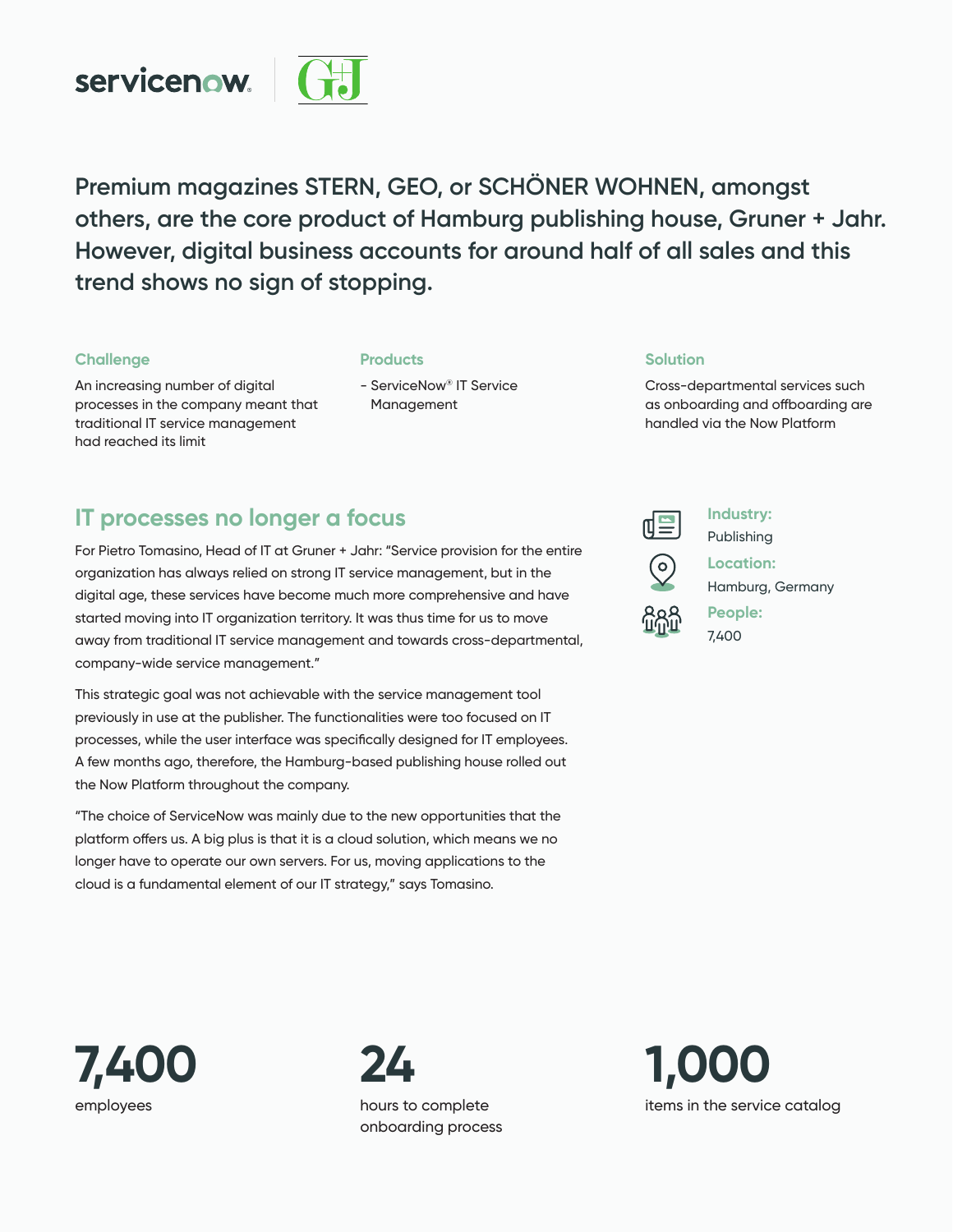

## **Company-wide IT service management**

Since the implementation of the Now Platform, Gruner + Jahr has taken some initial steps towards company-wide service management. The classic onboarding process for new employees provides a good example of how the processes of the various service departments at the publishing house have today become digitally connected. In this case in particular, the HR department and IT organization have to work hand-in-hand to ensure that the new employee is quickly onboarded and able to be productive.

This process begins well before the new colleague's first day of work, with the creation and transmission of the employment contract. All necessary work materials must be provided promptly, including office furniture and IT equipment, for example, and access to relevant applications. Equally important is the offboarding process; that is, the preparations for an employee leaving the company. In this case, a reference must be arranged for the employee, all equipment must be returned, and IT systems access should be prevented after the employee's last working day.

## **Process redesign a first step**

"For onboarding and offboarding, there are structured processes and workflows across the various service departments. We can now digitally map these end-to-end on the Now Platform," Tomasino explains. "In the past, most of the process-related arrangements between the departments were managed by email. We have now put this behind us." Key to the successful implementation was a complete redesign of Gruner + Jahr's essential organizational processes. ServiceNow partner, ITC Information Technology Consulting GmbH, provided valuable assistance in this and mapping the processes on the Now Platform.

The Now Platform offers Gruner + Jahr a great many advantages. For instance, HR employees are now able to create employment contracts directly on the platform and future line managers can use the new, user-friendly service portal to order laptops or desks for their new team members. In principle, all employees at the Hamburg-based publishing house should be able to use the service portal to order services, of which there are currently around one thousand available.

## **Faster employee onboarding**

"Thanks to ServiceNow, employee onboarding now takes around half the time," Tomasino reveals. "In fact, the entire process can now be completed in just 24 hours."

A A big plus of the Now Platform is that it is a cloud solution, which means we no longer have to operate our own servers. For us, moving applications to the cloud is a fundamental element of our

IT strategy.

#### **Pietro Tomasino**

Head of IT, Gruner + Jahr